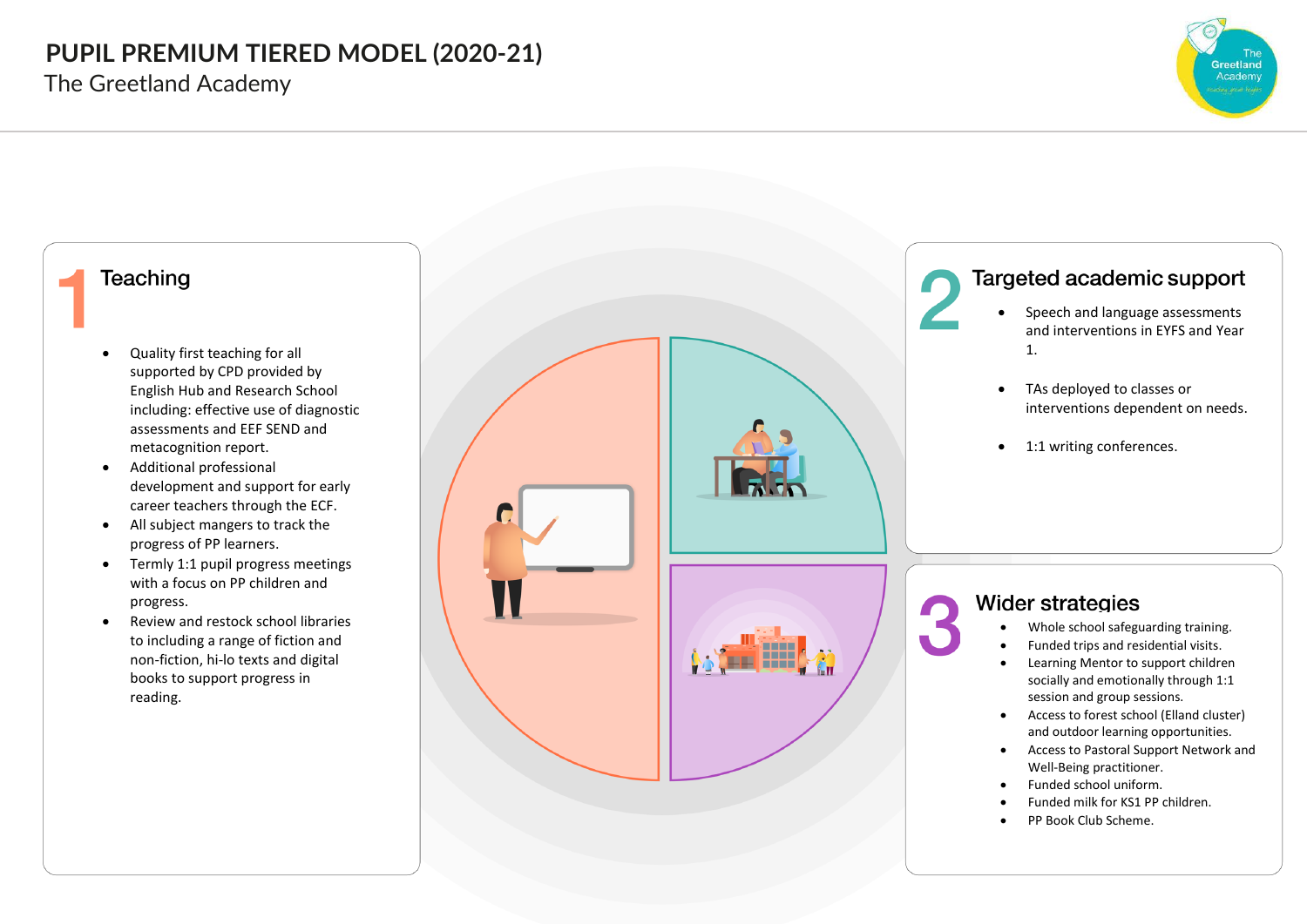# **The Greetland Academy Pupil Premium Action Plan 2020/21**

| Principal's name:                  | Helen Crowther | <b>Signature:</b> | Keen Crarther |
|------------------------------------|----------------|-------------------|---------------|
| <b>Chair of Governors name:</b>    | Graham Newton  | Signature:        |               |
| <b>Pupil Premium Co-ordinator:</b> | Adam Harris    | Signature:        |               |

| <b>Pupil Premium Profile 2020/21</b> |                                                                                      |  |
|--------------------------------------|--------------------------------------------------------------------------------------|--|
| Number of eligible pupils:           | 36 pupils as at Sept 20                                                              |  |
| Amount per pupil:                    | £1,345                                                                               |  |
| Total pupil premium budget:          | Estimate £60,203 (Sept 20 to Aug 21) (including £4,438 brought forward from 2019-20) |  |

### **Principal's summary**

Since September 2012 all schools have been required to publish information on their Pupil Premium funding. The Department of Education issue the Pupil Premium allocation to schools based on 'Ever 6' as of the most recent census. This funding is available for us to support children in care, adopted children, children of parents serving in the armed forces and children known to be eligible for free school meals over a 6-year period. For the period 1st September 2019 to 31st August 2020 The Greetland Academy received Pupil Premium funding of £53,615.

Our Pupil Premium initiatives have included: Salary costs towards the post of Parent Support Worker with a focus on attendance support and parenting advice; salary costs of Teaching Assistants with a key focus on literacy and numeracy intervention support; targeted support from Teaching Assistants to support curriculum access with associated linking salary costs; targeted support from a teacher working only with Pupil Premium children on a one to one basis to develop and improve reading, writing and mathematical skills; costs from a teacher to promote aspirations amongst our Pupil Premium children and set and review targets; attendance at the school Breakfast Club; funding of trips, visits and visitors to school in promotion of inspirational events and experiences including the Year 6 and Year 4 residential; purchase of resources to support intervention and bespoke needs including provision of school uniform and free school milk.

In the last academic year (September 2019 to August 2020) The Greetland Academy used its Pupil Premium funding to provide both individual and group intervention to ensure continued progress and academic achievement. This has focussed on English and Maths. Pupil Premium children continue to have all trips and visits funded, additional resources purchased, free attendance at Breakfast Club, alongside additional booster and intervention provision.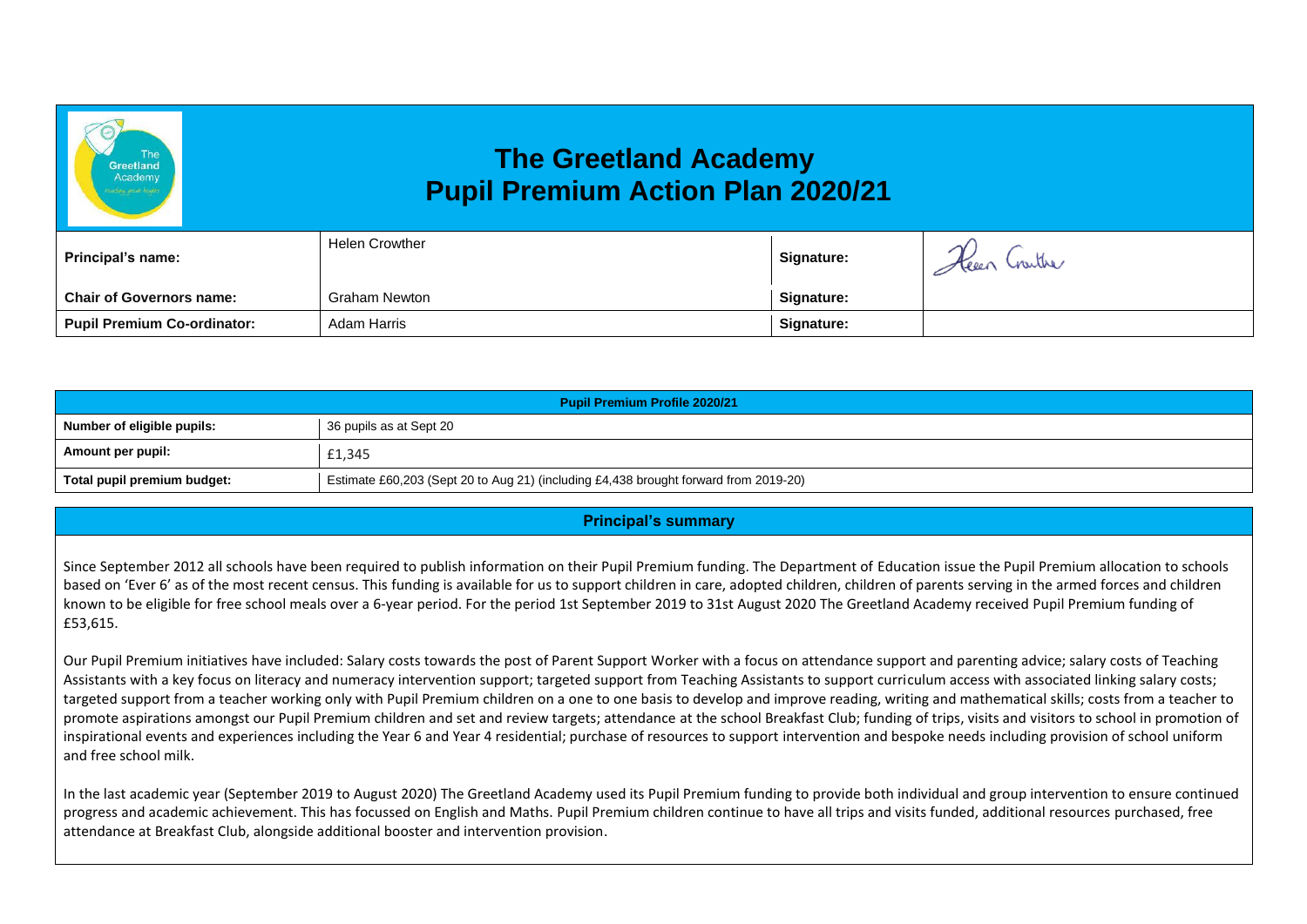2019 Year 6 Pupil Premium leavers attaining expected standard (or above) in the end of Key Stage 2 assessment: 88% Maths;75% English Grammar, Punctuation and Spelling; (100%) Writing and 75%Reading.

For comparison, non-Pupil Premium children attaining the expected standard (or above) in the end of Key Stage 2 assessment: 100% Maths; 92% English Grammar, Punctuation and Spelling, 96% English Writing and 94% Reading*.*

*Combined at or above 75% (National non 71%) High standard 25% (National non 13%)*

|         | <b>Greetland PP Progress</b> | National non-PP Progress |
|---------|------------------------------|--------------------------|
| Reading | $-0.39$                      | 0.32                     |
| Writing | 1.35                         | 0.27                     |
| Maths   | 1.41                         | 0.37                     |

The following graph shows Greetland's PP performance (dark orange) compared to schools with similar characteristics. The data is aggregated over the previous 3 years (2017-19)

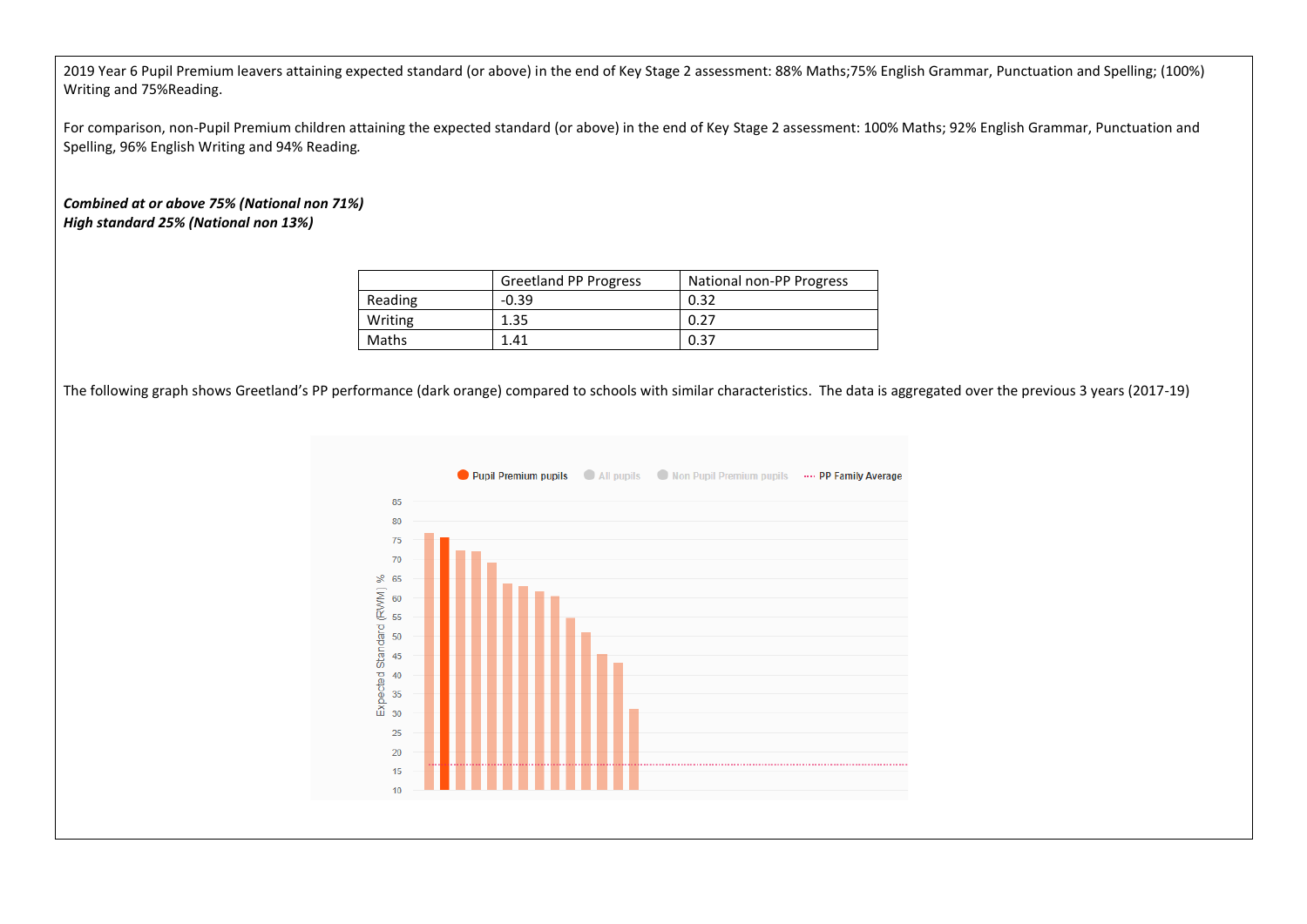## **Strategy aims to narrow the gap for disadvantaged pupils**

We will continue to use current educational research to shape our Pupil Premium offer in line with EEF findings. We will be investing funding into further developing teacher pedagogy in line with the EEF Literacy, Numeracy, Metacognition and Pupil Premium report in order to maximise wave 1 teaching. Next steps include further developing our nurture support/provision and implementing the latest educational research and development to ensure that we offer the most current and engaging learning environment and opportunities.

Funding will be used to continue to enhance the skills of teaching staff and available resources, in order to maximise the impact of teaching and learning to ensure Pupil Premium children reach their full potential. We firmly believe that good teaching is the most important lever schools have to improve outcomes for disadvantaged pupils. Using the Pupil Premium to improve teaching quality benefits all students and has a particularly positive effect on children eligible for the Pupil Premium. With this in mind, our Pupil Premium Strategy will be rooted strongly in the CPD of our staff.

Previous Year 6 data alongside in year data trends across all year groups show that the greatest gap exists in Literacy and particularly reading. See 2020-2021 SDP implementation plan.

#### Tier 1

Improve outcomes (including middle and high attainders) by developing **Teaching** 

#### Tier 2

Improve outcomes for all PP children through **Targeted academic support** and interventions

#### Tier 3

Narrow the gap by ensuring pupils' individual needs are met and barriers to learning removed though targeted **Wider school strategies**

Spending breakdown



 $\blacksquare$  Tier 1  $\blacksquare$  Tier 2  $\blacksquare$  Tier 3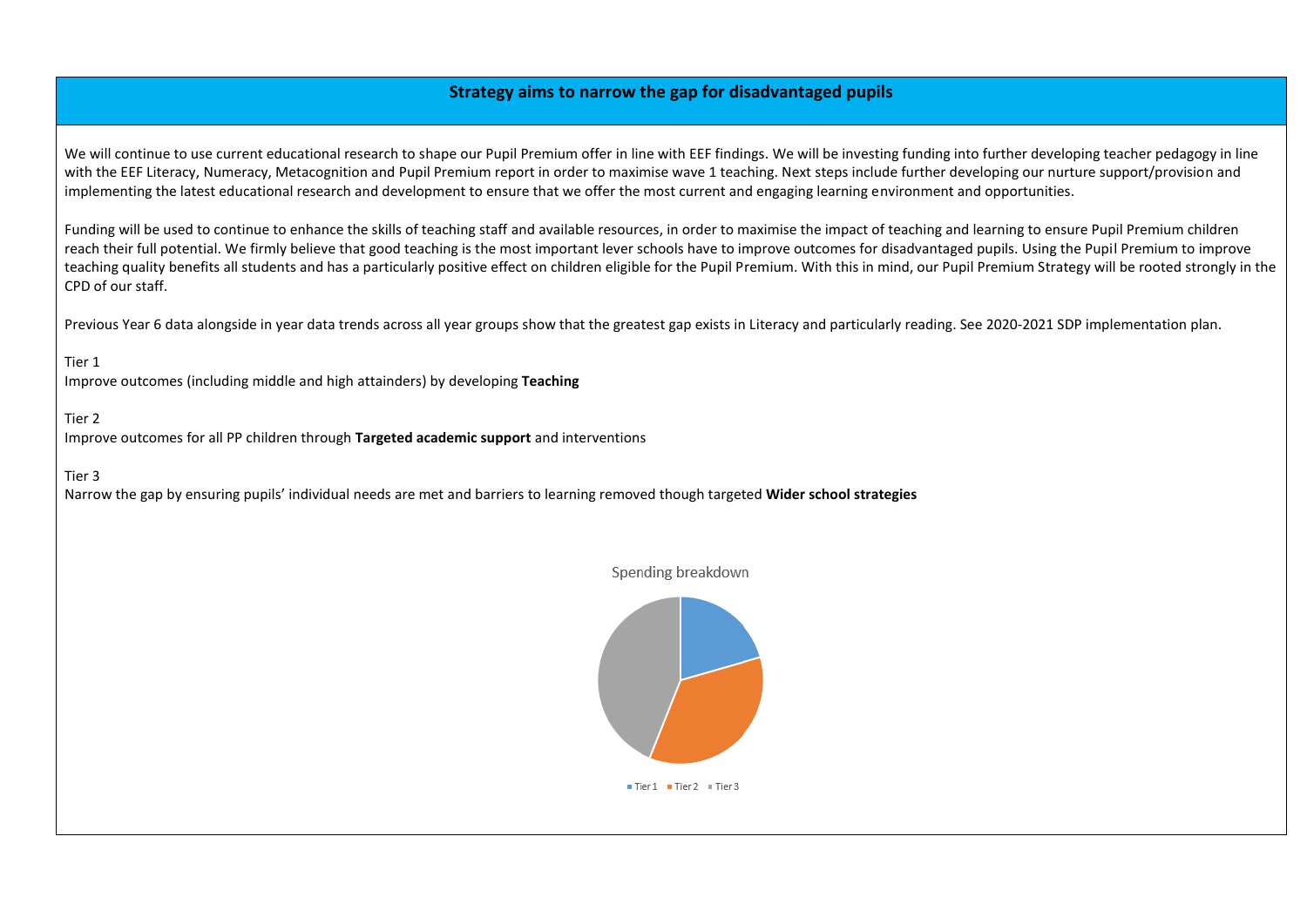| TIER 1 - Teaching priorities for current academic year |                                                                                                                                                                                                       |                              |                                                                                     |                       |
|--------------------------------------------------------|-------------------------------------------------------------------------------------------------------------------------------------------------------------------------------------------------------|------------------------------|-------------------------------------------------------------------------------------|-----------------------|
| <b>Strategy</b>                                        | <b>Activity detail</b>                                                                                                                                                                                | Owner                        | Cost                                                                                | <b>Monitoring log</b> |
| 1a. High<br>quality<br>teaching<br>for all             | Quality first teaching for all supported by<br>CPD provided by English Hub and Research<br>school including: effective use of diagnostic<br>assessments and EEF SEND and<br>metacognition report.     | PP<br>Champion<br><b>SLT</b> | £3,000 CPD budget<br>Training and resources                                         |                       |
|                                                        | Additional professional development and<br>$\bullet$<br>support for early career teachers through<br>the ECF.                                                                                         |                              |                                                                                     |                       |
|                                                        | Termly 1:1 pupil progress meetings with a<br>$\bullet$<br>focus on PP children and progress.                                                                                                          |                              |                                                                                     |                       |
|                                                        | Review and restock school libraries and SSP<br>$\bullet$<br>reading scheme including hi-lo texts and<br>texts to develop the love of reading to<br>support progress in reading.                       |                              | £6,200 new books and<br>digital subscriptions -<br>Including PP Book Club<br>Scheme |                       |
| 1b. Data<br>driven and<br>responding<br>to evidence    | Termly 1:1 pupil progress meetings with a focus<br>$\bullet$<br>on PP children and progress.                                                                                                          | <b>SLT</b><br>PP<br>Champion | Cost of HLTA to release<br>staff £3,153                                             |                       |
| 1c. Clear<br>responsive<br>Leadership                  | All subject mangers to track the progress of<br>$\bullet$<br>PP learners and support teachers with next<br>steps.<br>PP children to be focussed on at SLT termly<br>$\bullet$<br>diagnostic meetings. | <b>SLT</b><br>PP<br>Champion |                                                                                     |                       |
| Total spend<br>£12,353                                 |                                                                                                                                                                                                       |                              |                                                                                     |                       |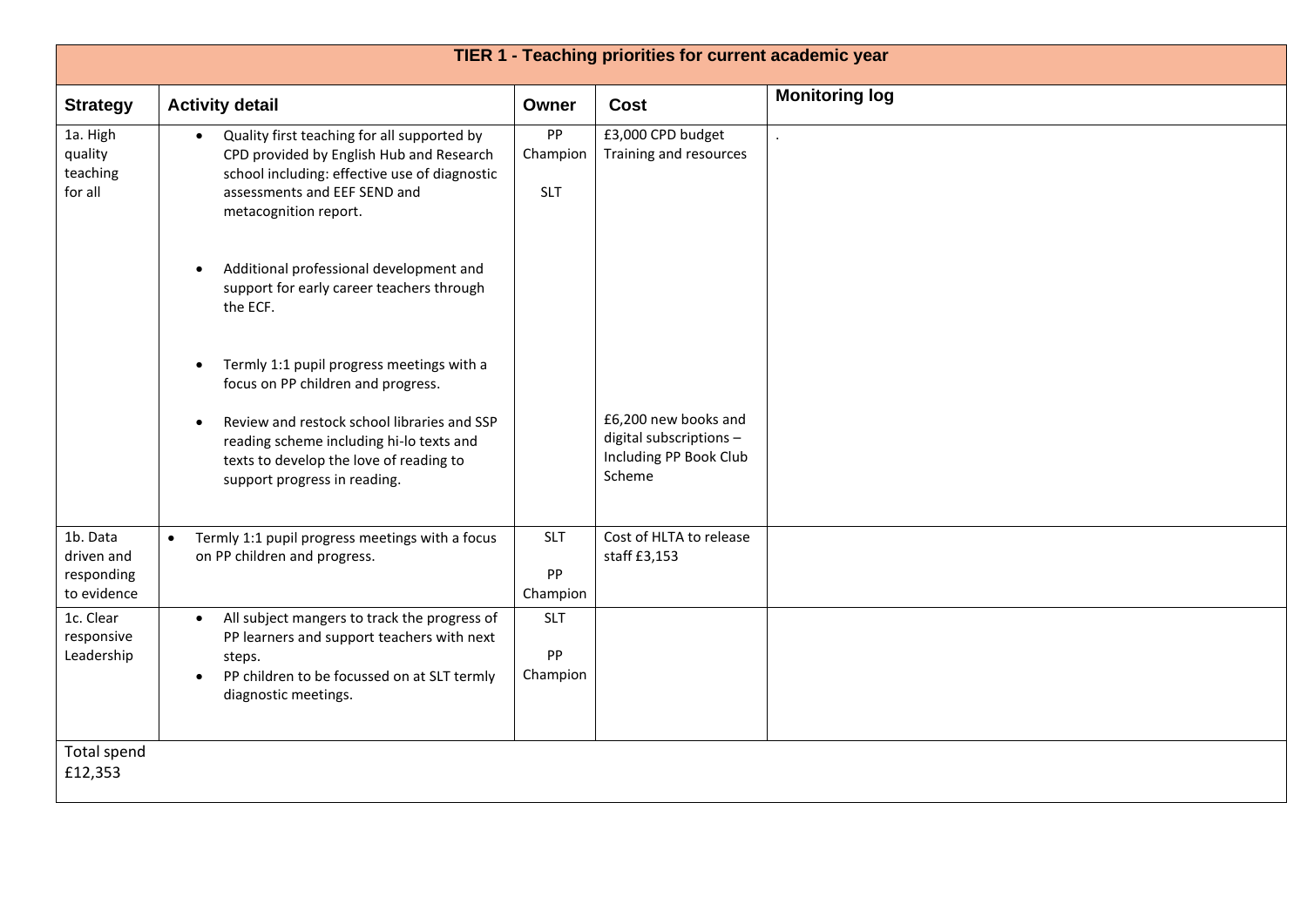| TIEe 2 - Targeted academic support priorities for current academic year |                                                                                                                                        |                              |                                    |                       |
|-------------------------------------------------------------------------|----------------------------------------------------------------------------------------------------------------------------------------|------------------------------|------------------------------------|-----------------------|
| <b>Activity detail</b>                                                  |                                                                                                                                        | Owner                        | cost                               | <b>Monitoring log</b> |
| 2a. Targeted<br>and timely<br>intervention                              | Speech and language assessments and<br>$\bullet$<br>interventions in EYFS and year 1 (NELI,<br>Wellcom).                               | PP<br>Champion<br><b>SLT</b> | TA S&L £6,989                      |                       |
|                                                                         | 1:1 writing conferences in class led by class<br>$\bullet$<br>teacher, support provided by HLTS/TA<br>(CN/MW).                         |                              | TA deployment &<br>support £14,337 |                       |
|                                                                         | TAs deployed to classes/interventions<br>$\bullet$<br>dependent on needs.<br>Year 5 podcast to develop writing and oracy.<br>$\bullet$ |                              |                                    |                       |
|                                                                         |                                                                                                                                        |                              |                                    |                       |
| Total spend                                                             |                                                                                                                                        |                              |                                    |                       |
| £21,326                                                                 |                                                                                                                                        |                              |                                    |                       |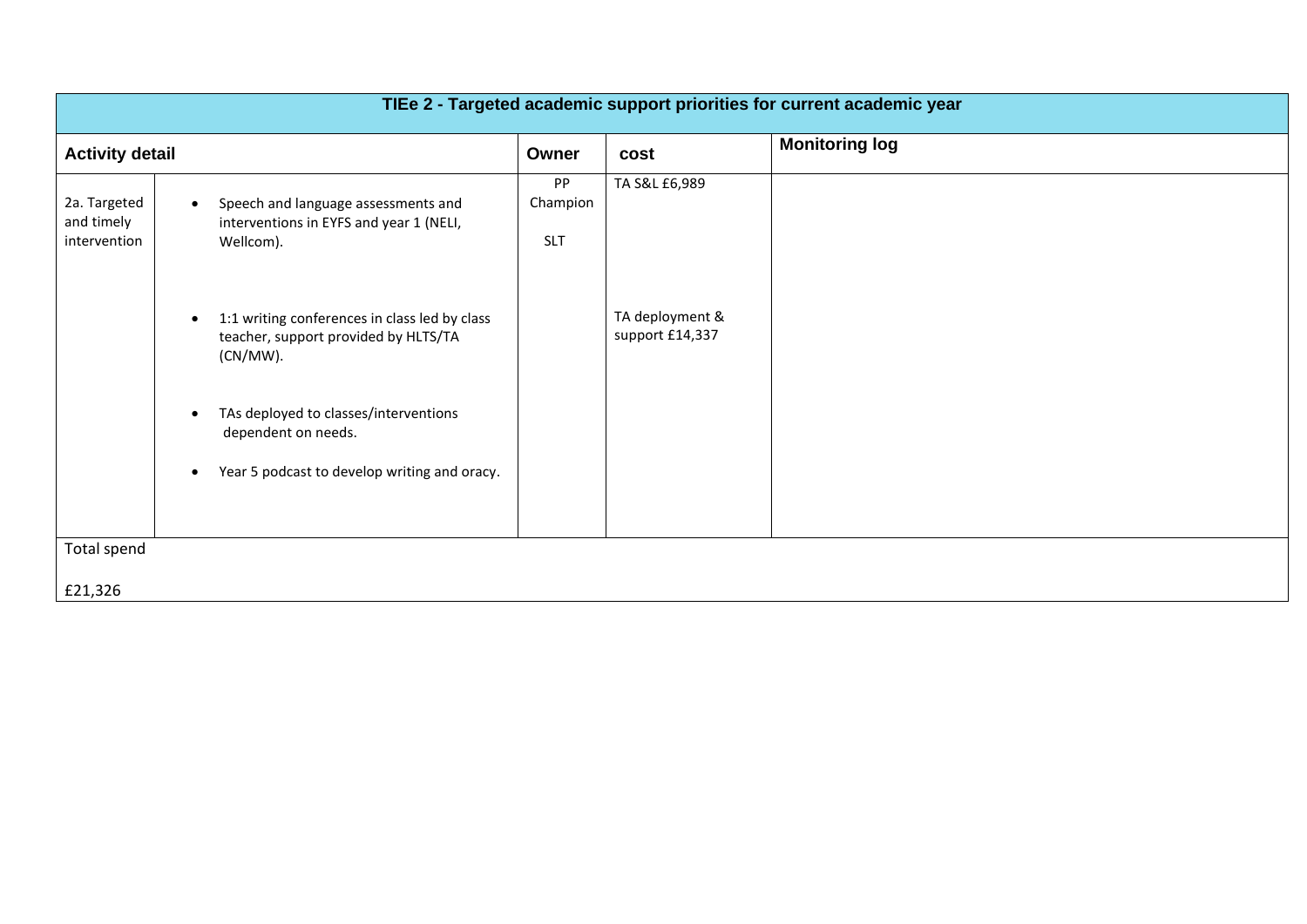| TIER 3 - Wider strategies for current academic year    |                                                                                                                                                                                                                                                                                                                                                                                                                                                                                                                                                                                                               |                |                                                                                                                                                                                                   |                       |  |
|--------------------------------------------------------|---------------------------------------------------------------------------------------------------------------------------------------------------------------------------------------------------------------------------------------------------------------------------------------------------------------------------------------------------------------------------------------------------------------------------------------------------------------------------------------------------------------------------------------------------------------------------------------------------------------|----------------|---------------------------------------------------------------------------------------------------------------------------------------------------------------------------------------------------|-----------------------|--|
| <b>Strategy</b>                                        | <b>Activity detail</b>                                                                                                                                                                                                                                                                                                                                                                                                                                                                                                                                                                                        | Owner          | <b>Total cost</b>                                                                                                                                                                                 | <b>Monitoring log</b> |  |
| 2a. Whole<br>school ethos<br>for attainment<br>for all | Whole school training from the research<br>school on EEF SEND Guidance Report.<br>Whole school refresher safeguarding<br>$\bullet$<br>training.<br>Funded trips and residential visits.<br>$\bullet$                                                                                                                                                                                                                                                                                                                                                                                                          | PP<br>Champion | RS (out of CPD<br>$\bullet$<br>budget)<br>Trips-£1,740<br>$\bullet$<br>Safeguarding<br>$\bullet$<br>Training- (out of CPD<br>budget)                                                              |                       |  |
| 2b. Addressing<br>behaviour and<br>attendance          | Breakfast Club well attended by PP<br>children.<br>CPOMS effectively used to track<br>$\bullet$<br>attendance and behaviour, with data<br>showing a diminished number of incidents<br>and PP attendance in line with non-PP<br>attendance.<br>Learning Mentor to target behaviour and<br>$\bullet$<br>attendance across the school and support<br>our vulnerable children and families.                                                                                                                                                                                                                       | PP<br>champion | Breakfast Club £2660<br>$\bullet$<br>CPOMS £949<br>$\bullet$<br><b>Learning Mentor</b><br>$\bullet$<br>(part costs) £16,403                                                                       |                       |  |
| 2d. Meeting<br>the needs of<br>individual<br>learners  | Learning Mentor to support children<br>$\bullet$<br>socially and emotionally through 1:1<br>sessions.<br>Elland Cluster support: access to Forest<br>$\bullet$<br>School, pastoral support network and well-<br>being practitioner.<br>Increased opportunities for outdoor<br>$\bullet$<br>learning.<br>- training and resourcing in-school work<br>with boiler house.<br>Free school uniform for all PP children.<br>$\bullet$<br>1:1 music tuition.<br>$\bullet$<br>Free milk for KS1 PP children.<br>$\bullet$<br>PP book club scheme - 5 books funded.<br>$\bullet$<br>across the year for each PP child. | PP<br>Champion | <b>LEARNING Mentor</b><br>$\bullet$<br>resources £1,099<br>Outdoor learning<br>$\bullet$<br>£1500 (part from<br>CPD)<br>Uniform £1,290<br>Milk £429<br>Music £454<br>From library funding<br>(1a) |                       |  |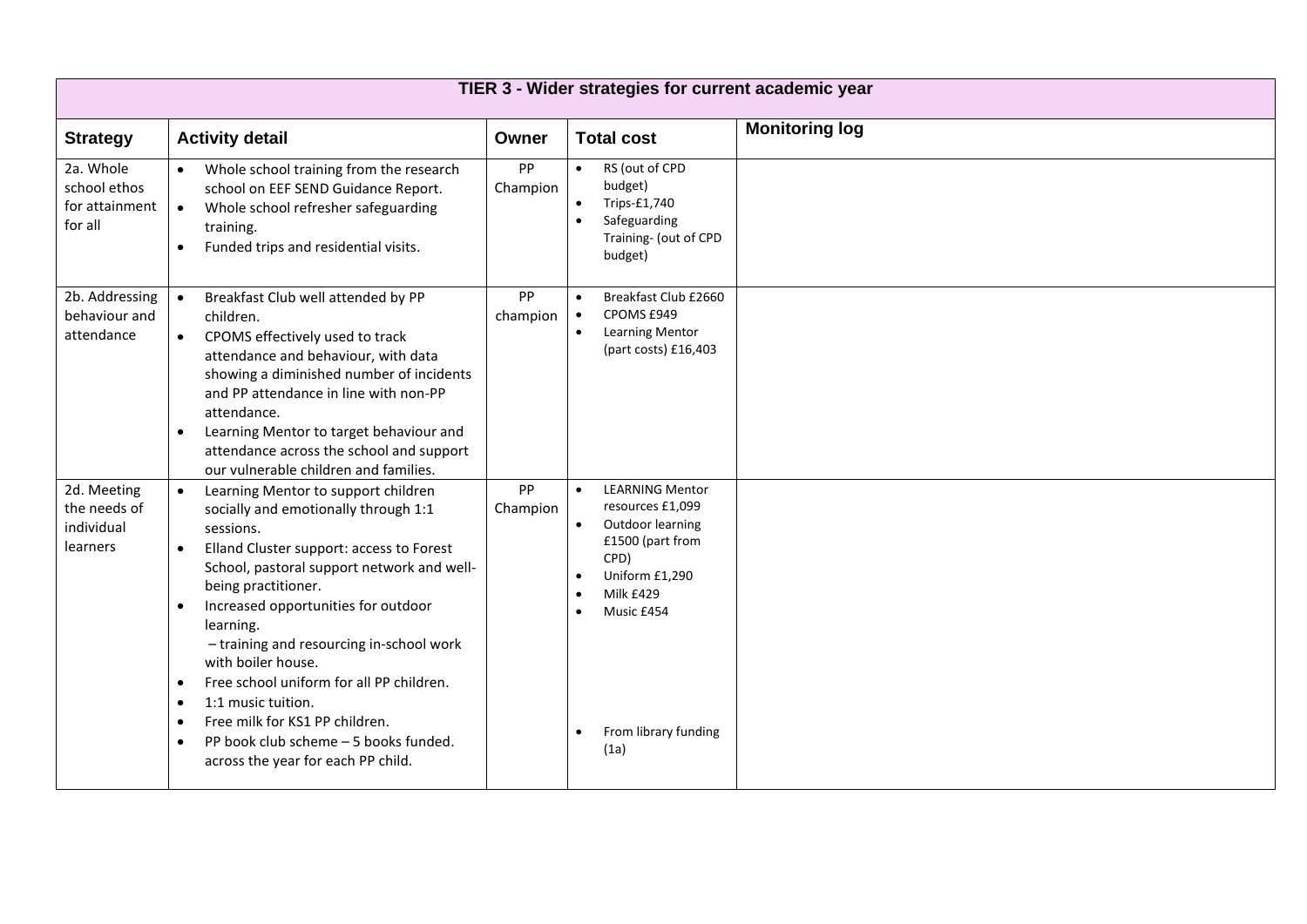| <b>Background research:</b>                                                                                                                                                                                       |  |  |  |
|-------------------------------------------------------------------------------------------------------------------------------------------------------------------------------------------------------------------|--|--|--|
| https://educationendowmentfoundation.org.uk/projects-and-evaluation/projects/magic-breakfast/                                                                                                                     |  |  |  |
| https://educationendowmentfoundation.org.uk/evidence-summaries/teaching-learning-toolkit/arts-participation/technical-appendix                                                                                    |  |  |  |
| https://educationendowmentfoundation.org.uk/evidence-summaries/teaching-learning-toolkit/outdoor-adventure-learning/                                                                                              |  |  |  |
| https://educationendowmentfoundation.org.uk/tools/guidance-reports/special-educational-needs-disabilities/                                                                                                        |  |  |  |
| Higgins, S., Katsipataki, M., Kokotsaki, D., Coleman, R., Major, L.E. and Coe, R. (2013) The Sutton TrustEducation Endowment Foundation Teaching and Learning Toolkit. London: Education<br>Endowment Foundation. |  |  |  |
| https://educationendowmentfoundation.org.uk/projects-and-evaluation/projects/nuffield-early-language-intervention/                                                                                                |  |  |  |
| https://educationendowmentfoundation.org.uk/public/files/Publications/Teaching Assistants/TA Guidance Report MakingBestUseOfTeachingAssistants-Printable.pdf                                                      |  |  |  |
| Higgins, s., Philippa, C., Greany, T (2015) Developing Great Teaching: Lessons from the international reviews into effective professional development: Teachers development trust.                                |  |  |  |
| McKenna, C., Dougherty Stahl, K., (2015) Assessment for reading instruction, 3 <sup>rd</sup> ed. The Guildford Press                                                                                              |  |  |  |
| https://assets.publishing.service.gov.uk/government/uploads/system/uploads/attachment_data/file/243919/DFE-RR282.pdf                                                                                              |  |  |  |
| https://educationendowmentfoundation.org.uk/public/files/Publications/Pupil Premium Guidance iPDF.pdf                                                                                                             |  |  |  |
|                                                                                                                                                                                                                   |  |  |  |
|                                                                                                                                                                                                                   |  |  |  |

Evaluation: